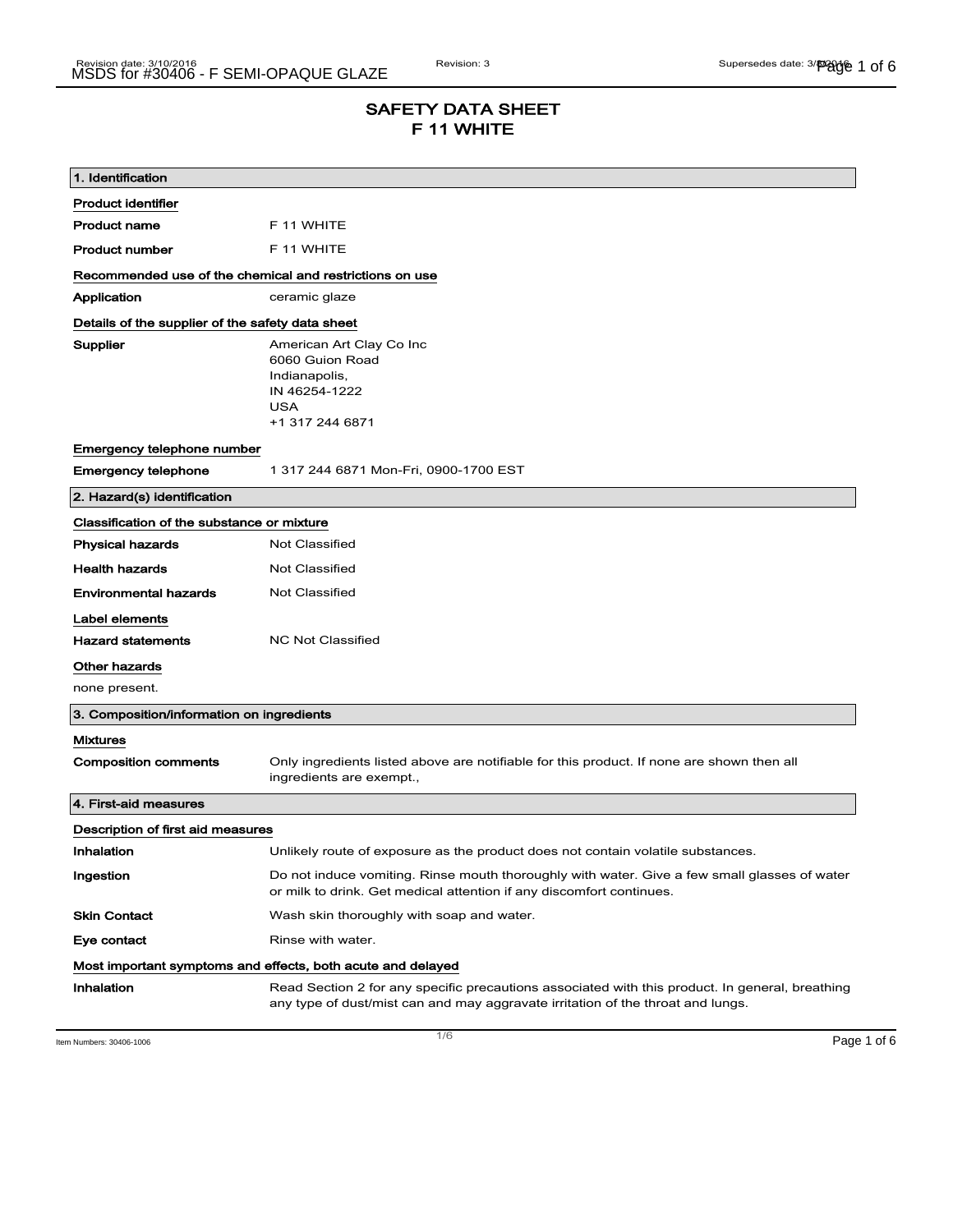# Ingestion **Read Section 2 for any specific precautions associated with the use of this product. Products** with specific warnings about ingestion will give guidance there. Skin contact **Read Section 2 for any specific precautions associated with the use of this product. In general** most ceramic glazes, clays and special products will tend to have a drying effect on the skin and may cause some sensitivity to users with sensitive skin. Eye contact **Read Section 2 for any specific precautions associated with the use of this product. In general** most ceramic and special products contain materials that maybe abrasive to eyes. Keeping materials from contacting the eyes is prudent. If contact does occur, flush with clean water, do not rub. Indication of immediate medical attention and special treatment needed Notes for the doctor Treat symptomatically. 5.Fire-fighting measures Extinguishing media Suitable extinguishing media Use fire-extinguishing media suitable for the surrounding fire. Special hazards arising from the substance or mixture Specific hazards The product is not believed to present a hazard due to its physical nature. Advice for firefighters Special protective equipment Use protective equipment appropriate for surrounding materials. for firefighters 6. Accidental release measures Personal precautions, protective equipment and emergency procedures Personal precautions For personal protection, see Section 8. Environmental precautions Environmental precautions Please read Section 2 completely. If any environmental warnings such as; H411 or H412 are listed in Section 2, please use appropriate procedures when disposing of product and container. Do not put materials into waterways or sewers. Methods and material for containment and cleaning up Methods for cleaning up Collect spillage for reclamation or absorb in vermiculite, dry sand or similar material. Reference to other sections For waste disposal, see Section 13. For personal protection, see Section 8. 7. Handling and storage Precautions for safe handling Usage precautions **Read label before use. Do not eat, drink or smoke when using this product. Good personal** hygiene procedures should be implemented. Wash hands and any other contaminated areas of the body with soap and water before leaving the work site. Conditions for safe storage, including any incompatibilities Storage precautions Store in tightly-closed, original container in a dry and cool place. Specific end uses(s) Specific end use(s) The identified uses for this product are detailed in Section 1.2. 8. Exposure Controls/personal protection

 $\overline{\phantom{a}}$ ltem Numbers: 30406-1006  $\overline{\phantom{a}}$   $\overline{\phantom{a}}$   $\overline{\phantom{a}}$   $\overline{\phantom{a}}$   $\overline{\phantom{a}}$   $\overline{\phantom{a}}$   $\overline{\phantom{a}}$   $\overline{\phantom{a}}$   $\overline{\phantom{a}}$   $\overline{\phantom{a}}$   $\overline{\phantom{a}}$   $\overline{\phantom{a}}$   $\overline{\phantom{a}}$   $\overline{\phantom{a}}$   $\overline{\phantom{a}}$   $\overline{\$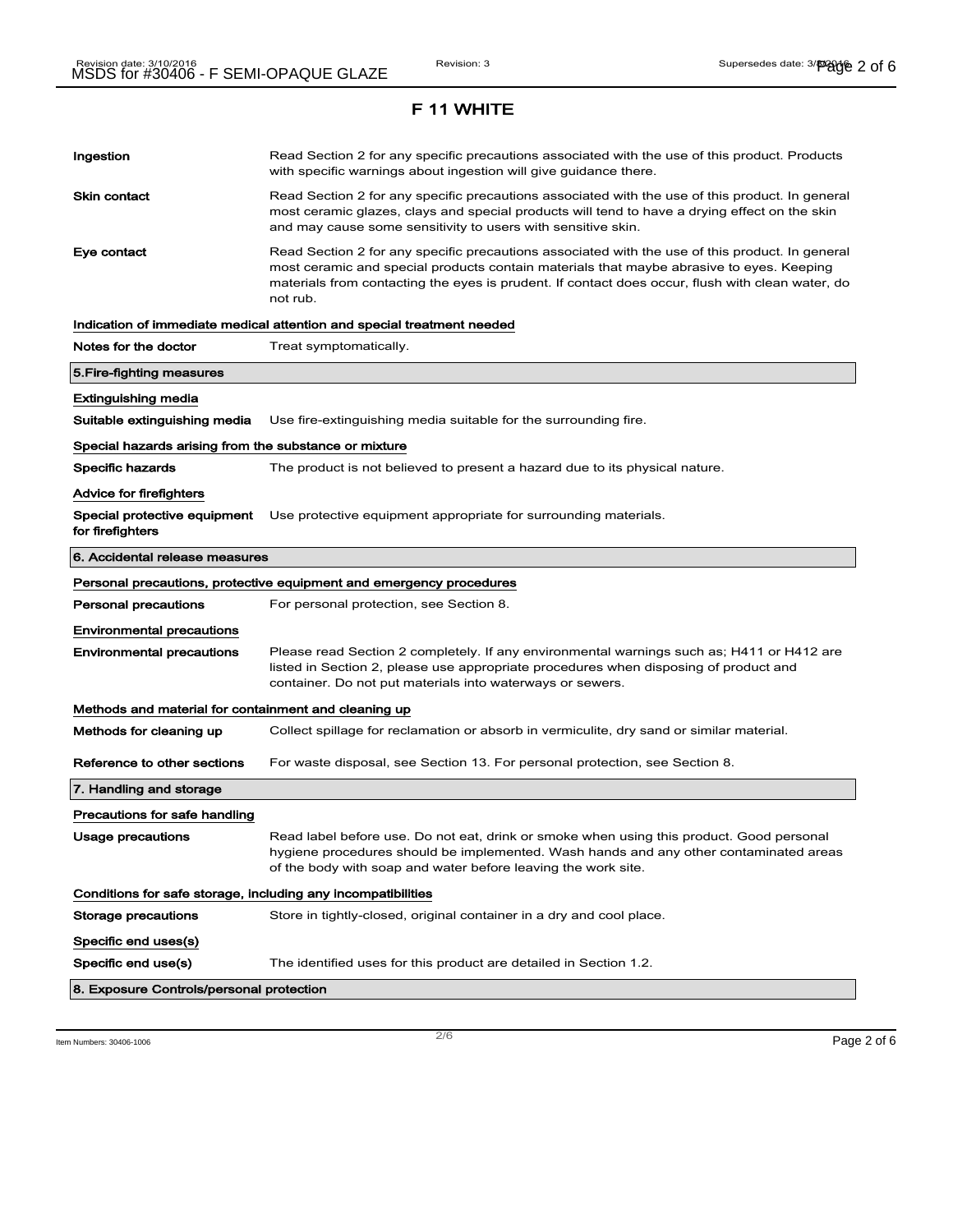| Ingredient comments                 | Only ingredients listed n Section 3 are notifiable for this product. If none are shown then all<br>ingredients are exempt.                                                                                           |
|-------------------------------------|----------------------------------------------------------------------------------------------------------------------------------------------------------------------------------------------------------------------|
| <b>Exposure controls</b>            |                                                                                                                                                                                                                      |
| Appropriate engineering<br>controls | No specific ventilations requirements unless the "FAN" pictogram is shown above or specified<br>in Section 2.                                                                                                        |
| Eye/face protection                 | No specific eye protection required unless the "EYE PROTECTION" pictogram is shown<br>above or specified in Section 2.                                                                                               |
| <b>Hand protection</b>              | No specific hand protection required unless the "HAND PROTECTION" pictogram is shown<br>above or specified in Section 2.                                                                                             |
| Hygiene measures                    | Using good personal hygiene practices is always appropriate. Keeping a clean work space,<br>cleaning up properly when done, and not eating, drinking or smoking when using this product.                             |
| <b>Respiratory protection</b>       | No specific respiratory protection required unless the "RESPIRATOR" pictogram is shown<br>above or specified in Section 2. Using the appropriate certified protection for the operation is<br>important if required. |

#### 9. Physical and Chemical Properties

# Information on basic physical and chemical properties

| Appearance                                      | Colored liquid.           |
|-------------------------------------------------|---------------------------|
| Color                                           | Various colors.           |
| Odor                                            | Almost odorless.          |
| Odor threshold                                  | No information available. |
| рH                                              | $6 - 8$                   |
| <b>Melting point</b>                            | No information available. |
| Initial boiling point and range                 | No information available. |
| <b>Flash point</b>                              | No information available. |
| <b>Evaporation rate</b>                         | No information available. |
| Flammability (solid, gas)                       | No information available. |
| Upper/lower flammability or<br>explosive limits | No information available. |
| <b>Vapour pressure</b>                          | No information available. |
| <b>Relative density</b>                         | Greater than 1.0          |
| Solubility(ies)                                 | Not applicable.           |
| <b>Partition coefficient</b>                    | No information available. |
| Auto-ignition temperature                       | Not applicable.           |
| <b>Decomposition Temperature</b>                | No information available. |
| <b>Viscosity</b>                                | No information available. |
| <b>Explosive properties</b>                     | none                      |
| <b>Oxidising properties</b>                     | none                      |
| Other information                               | Not applicable.           |

Item Numbers:  $30406-1006$  Page 3 of 6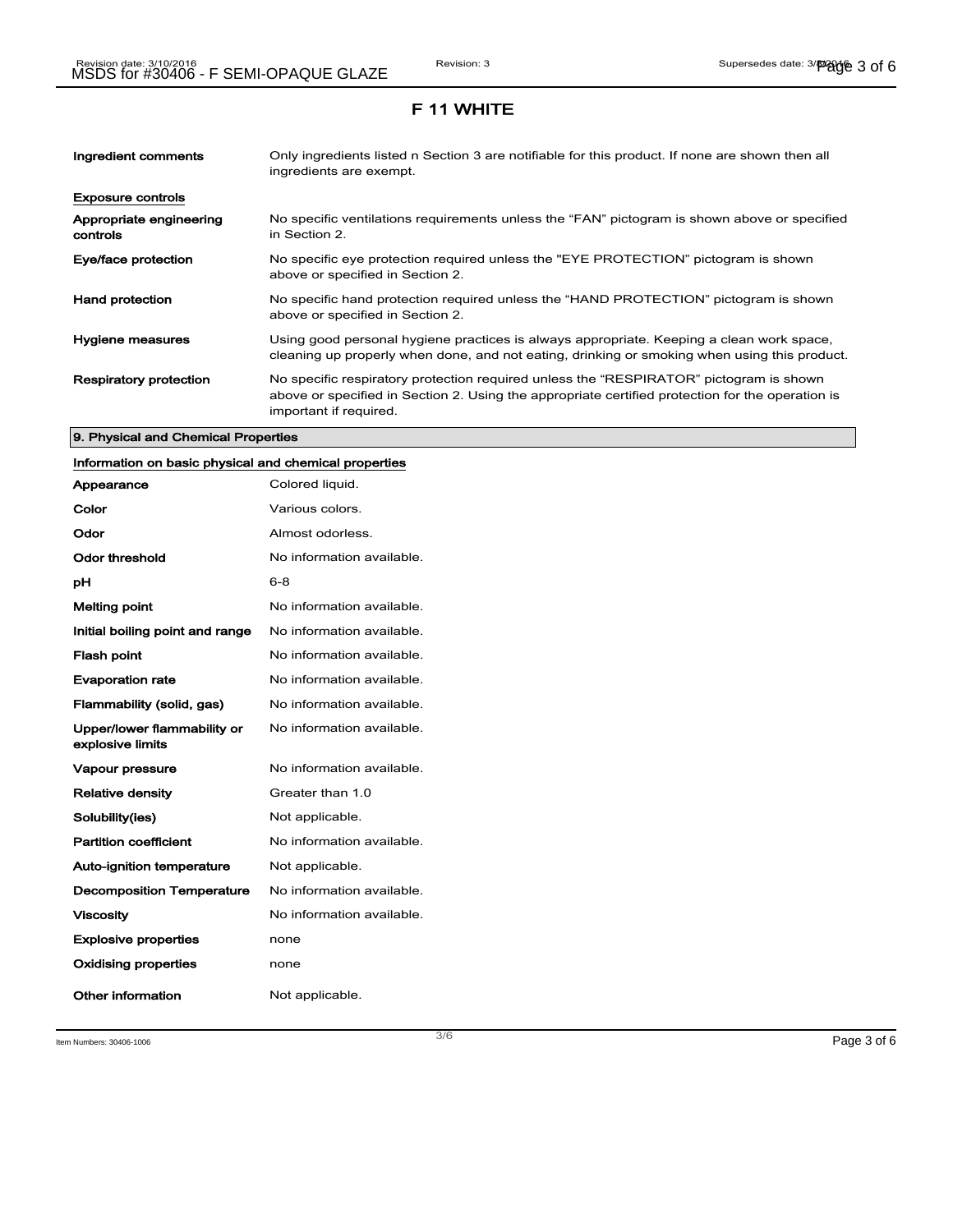| 10. Stability and reactivity               |                                                                                                                                                                                                                                                |
|--------------------------------------------|------------------------------------------------------------------------------------------------------------------------------------------------------------------------------------------------------------------------------------------------|
| Reactivity                                 | There are no known reactivity hazards associated with this product.                                                                                                                                                                            |
| <b>Stability</b>                           | No particular stability concerns.                                                                                                                                                                                                              |
| Possibility of hazardous<br>reactions      | None known.                                                                                                                                                                                                                                    |
| <b>Conditions to avoid</b>                 | None known.                                                                                                                                                                                                                                    |
| <b>Materials to avoid</b>                  | None known.                                                                                                                                                                                                                                    |
| <b>Hazardous decomposition</b><br>products | None known.                                                                                                                                                                                                                                    |
| 11. Toxicological information              |                                                                                                                                                                                                                                                |
| Information on toxicological effects       |                                                                                                                                                                                                                                                |
| <b>Toxicological effects</b>               | Please read Section 2 thoroughly to understand the toxicological risks, (if any) and<br>precautions for safe use (if any).                                                                                                                     |
| Skin corrosion/irritation                  |                                                                                                                                                                                                                                                |
| <b>Skin sensitization</b>                  |                                                                                                                                                                                                                                                |
| <b>Skin sensitisation</b>                  | Based on available data the classification criteria are not met.                                                                                                                                                                               |
| Eye contact                                | May cause temporary eye irritation.                                                                                                                                                                                                            |
| 12. Ecological Information                 |                                                                                                                                                                                                                                                |
| Ecotoxicity                                | Please read Section 2 completely. If any environmental warnings such as; H411 or H412 are<br>listed in Section 2, please use appropriate procedures when disposing of product and<br>container. Do not put materials into waterways or sewers. |
| <b>Toxicity</b>                            |                                                                                                                                                                                                                                                |
| Toxicity                                   | Please read Section 2 completely. If any environmental warnings such as; H411 or H412 are<br>listed in Section 2, please use appropriate procedures when disposing of product and<br>container. Do not put materials into waterways or sewers. |
| Persistence and degradability              |                                                                                                                                                                                                                                                |
| Persistence and degradability              | No data available.                                                                                                                                                                                                                             |
| <b>Biodegradation</b>                      | Not inherently biodegradable.                                                                                                                                                                                                                  |
| Bioaccumulative potential                  |                                                                                                                                                                                                                                                |
| <b>Partition coefficient</b>               | No information available.                                                                                                                                                                                                                      |
| Mobility in soil                           |                                                                                                                                                                                                                                                |
| <b>Mobility</b>                            | Semi-mobile.                                                                                                                                                                                                                                   |
| Results of PBT and vPvB assessment         |                                                                                                                                                                                                                                                |
| Results of PBT and vPvB<br>assessment      | This product does not contain any substances classified as PBT or vPvB.                                                                                                                                                                        |
| Other adverse effects                      |                                                                                                                                                                                                                                                |

Item Numbers:  $30406-1006$   $906-1006$   $906-1006$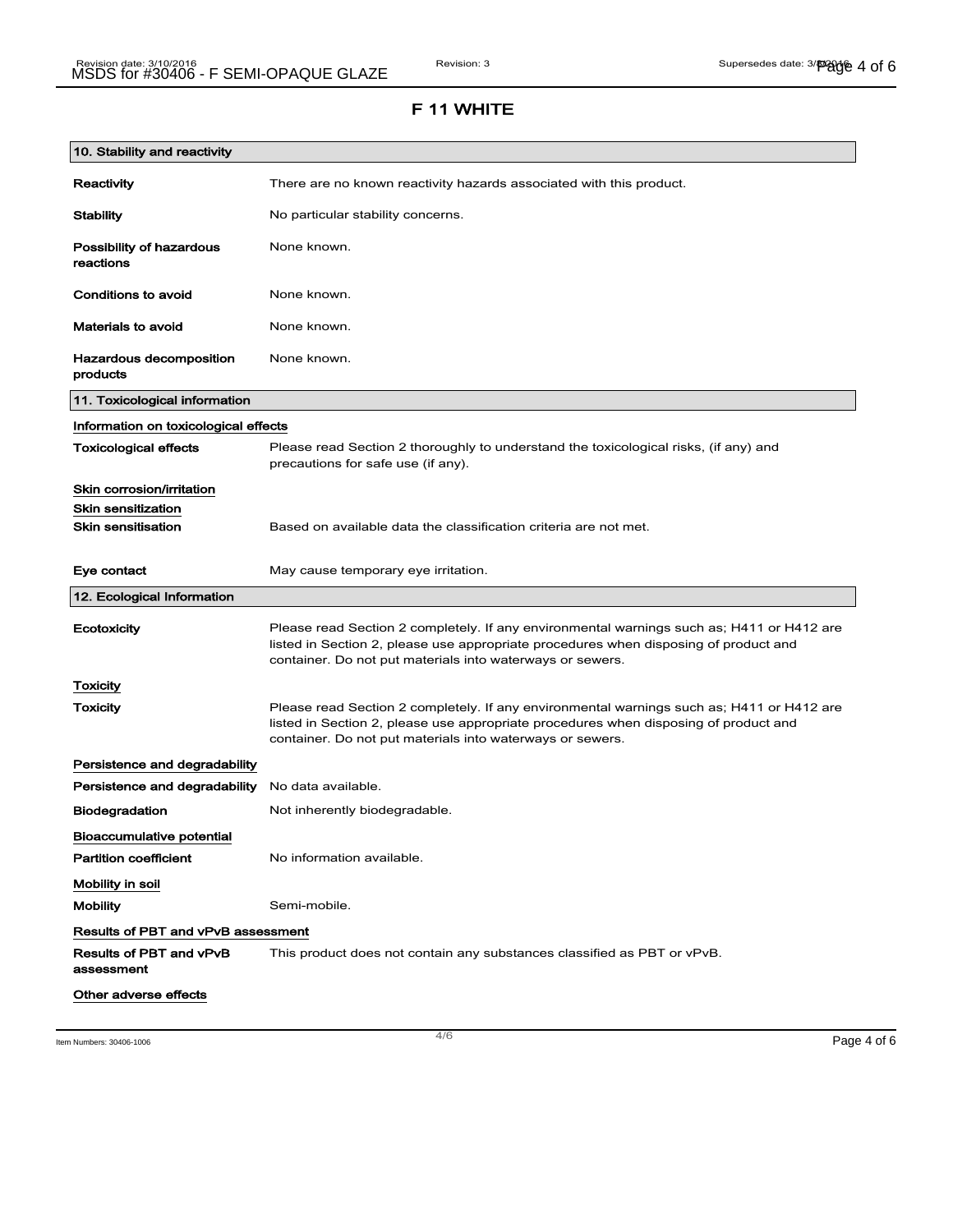| Other adverse effects                                                                                            | None known.                                                                                                                                                                                         |
|------------------------------------------------------------------------------------------------------------------|-----------------------------------------------------------------------------------------------------------------------------------------------------------------------------------------------------|
| 13. Disposal considerations                                                                                      |                                                                                                                                                                                                     |
| Waste treatment methods                                                                                          |                                                                                                                                                                                                     |
| General information                                                                                              | Dispose of waste product or used containers in accordance with local regulations When<br>handling waste, the safety precautions applying to handling of the product should be<br>considered.        |
| 14. Transport information                                                                                        |                                                                                                                                                                                                     |
| General                                                                                                          | The product is not covered by international regulations on the transport of dangerous goods<br>(IMDG, IATA, DoT).                                                                                   |
| <b>UN Number</b>                                                                                                 |                                                                                                                                                                                                     |
| Not applicable.                                                                                                  |                                                                                                                                                                                                     |
| UN proper shipping name                                                                                          |                                                                                                                                                                                                     |
| Not applicable.                                                                                                  |                                                                                                                                                                                                     |
| Transport hazard class(es)                                                                                       |                                                                                                                                                                                                     |
| No transport warning sign required.                                                                              |                                                                                                                                                                                                     |
| Packing group                                                                                                    |                                                                                                                                                                                                     |
| Not applicable.                                                                                                  |                                                                                                                                                                                                     |
| <b>Environmental hazards</b>                                                                                     |                                                                                                                                                                                                     |
| <b>Environmentally Hazardous Substance</b>                                                                       | Please refer to Section 2 for any environmental hazards associated with this product. If H411/H412 warnings are shown then<br>please verify packaging and labeling requirements for larger volumes. |
| Special precautions for user                                                                                     |                                                                                                                                                                                                     |
| Not applicable.                                                                                                  |                                                                                                                                                                                                     |
| <b>Transport in bulk according to</b> Not applicable.<br>Annex II of MARPOL 73/78<br>and the IBC Code            |                                                                                                                                                                                                     |
| 15. Regulatory information                                                                                       |                                                                                                                                                                                                     |
| <b>US State Regulations</b><br>None of the ingredients are listed or exempt.<br>Inventories<br>Canada - DSL/NDSL | California Proposition 65 Carcinogens and Reproductive Toxins                                                                                                                                       |
| All the ingredients are listed or exempt.                                                                        |                                                                                                                                                                                                     |

US - TSCA

All the ingredients are listed or exempt.

#### US - TSCA 12(b) Export Notification

All the ingredients are listed or exempt.

#### 16. Other information